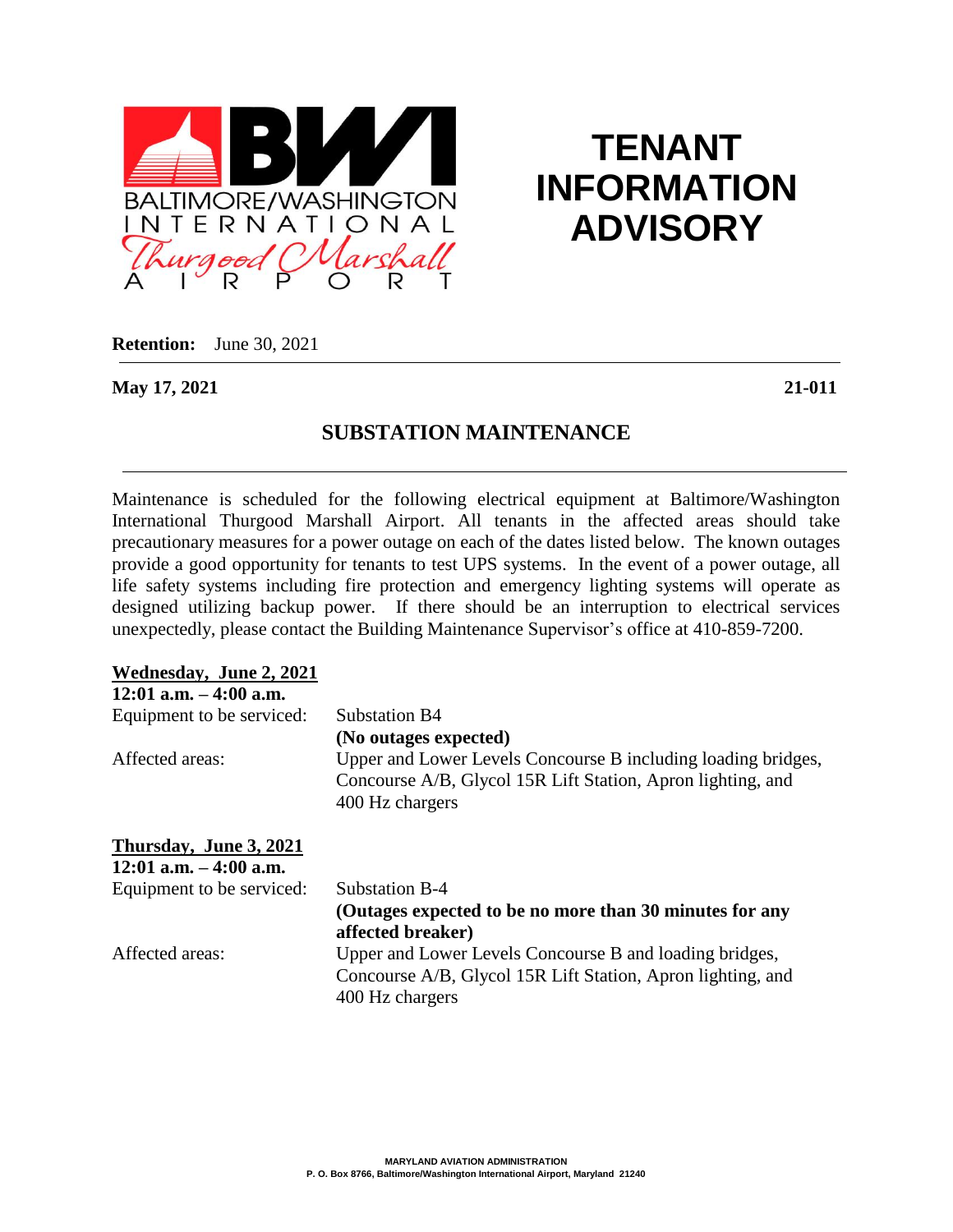Tenant Information Advisory 21-011 Page Two

## **Tuesday, June 8, 2021 12:01 a.m. – 4:00 a.m.** Equipment to be serviced Substation ST-AB **(No outages expected)** Affected areas: South Terminal Lower and Upper Levels including concessions, Southwest international and American Airlines ticket counters, mechanical room MER-4, and Lower and Upper Level Roadway lighting **Wednesday, June 9, 2021 12:01 a.m. – 4:00 a.m.** Equipment to be serviced: Substation ST-AB **(Outages expected to be no more than 30 minutes for any affected breaker)** Affected areas: South Terminal Lower and Upper Levels including concessions, Southwest international and American Airlines ticket counters, mechanical room MER-4, and Lower and Upper Level Roadway lighting **Thursday, June 10, 2021 12:01 a.m. – 4:00 a.m.** Equipment to be serviced: Substation ST-TU **(No outages expected)** Affected areas: Central Terminal Lower and Upper Levels including concessions, pedestrian tunnel, and mechanical room; Central Terminal elevators and escalators; and Hourly Garage moving walkways on Levels 1 and 6 **Friday, June 11, 2021 12:01 a.m. – 4:00 a.m.** Equipment to be serviced: Substation ST-TU **(Outages expected to be no more than 30 minutes for any affected breaker)** Affected areas: Central Terminal Lower and Upper Levels including concessions, pedestrian tunnel, and mechanical room; Central Terminal elevators and escalators; and Hourly Garage moving walkways on Levels 1 and 6